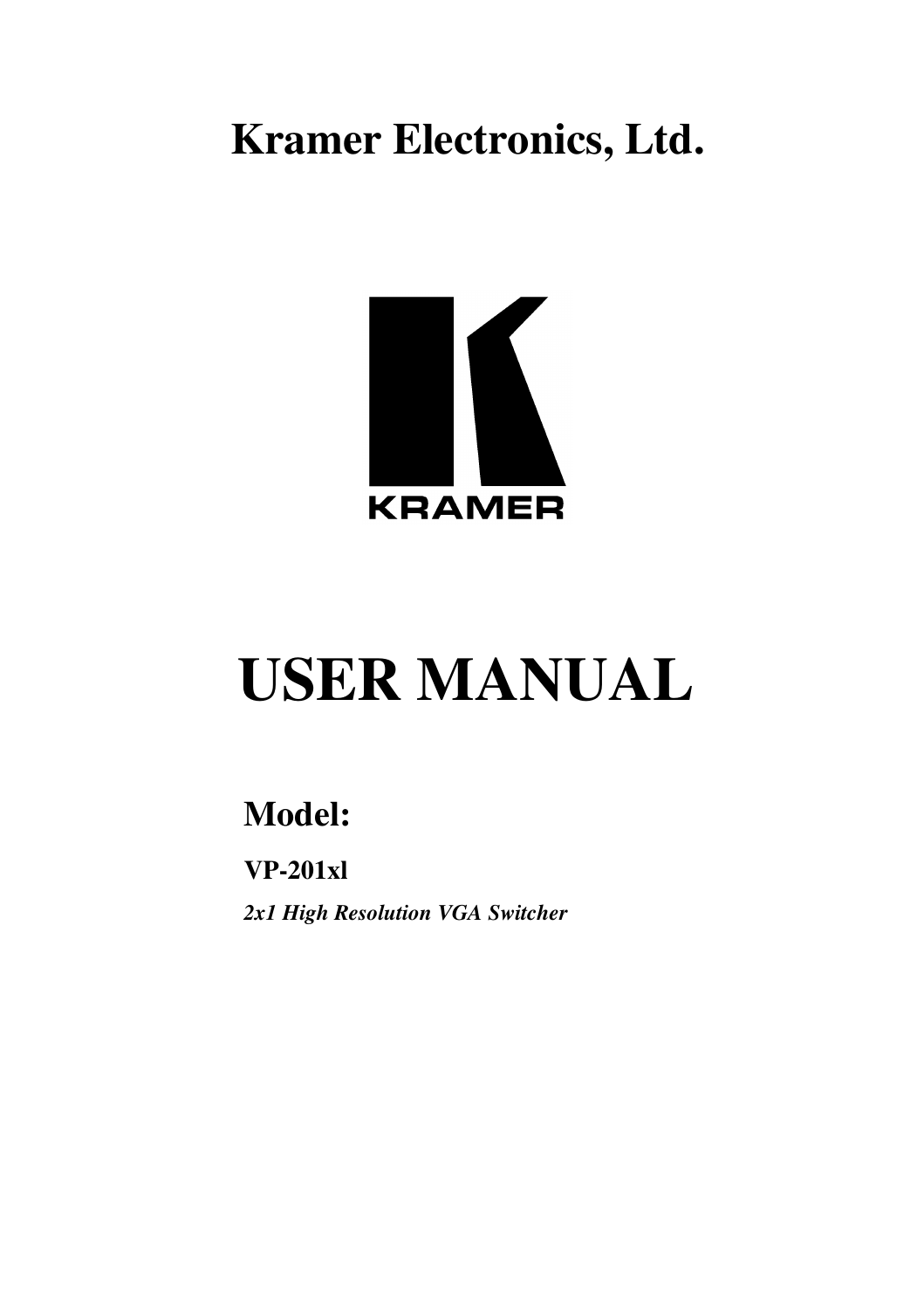### **Contents**

| 1                       | <b>Introduction</b>                                 |                  |
|-------------------------|-----------------------------------------------------|------------------|
| $\mathbf{2}$            | <b>Getting Started</b>                              | 1                |
| 3                       | <b>Overview</b>                                     | 1                |
| $\overline{\mathbf{4}}$ | Your VP-201xl 2x1 High Resolution VGA Switcher      | $\mathbf{2}$     |
| 5                       | Using the VP-201xl 2x1 High Resolution VGA Switcher | 3                |
| 5.1                     | Connecting the $VP-201x1$ as a 2x1 VGA Switcher     | 3                |
| 5.2                     | Connecting the VP-201xl as a 1x2 VGA Switcher       | 3                |
| 6                       | <b>Technical Specifications</b>                     | $\boldsymbol{4}$ |
| <b>Figures</b>          |                                                     |                  |

| Figure 1: VP-201xl 2x1 High Resolution VGA Switcher                     |                          |
|-------------------------------------------------------------------------|--------------------------|
| Figure 2: Connecting the VP-201xl as a 2x1 High Resolution VGA Switcher |                          |
| Figure 3: Connecting the VP-201xl as a 1x2 High Resolution VGA Switcher | $\overline{\mathcal{A}}$ |

### **Tables**

| Table 1: Features and Functions of the VP-201x1 2x1 High Resolution VGA Switcher     |  |
|--------------------------------------------------------------------------------------|--|
| Table 2: Technical Specifications of the VP-201xl 2x1 High Resolution VGA Switcher 4 |  |

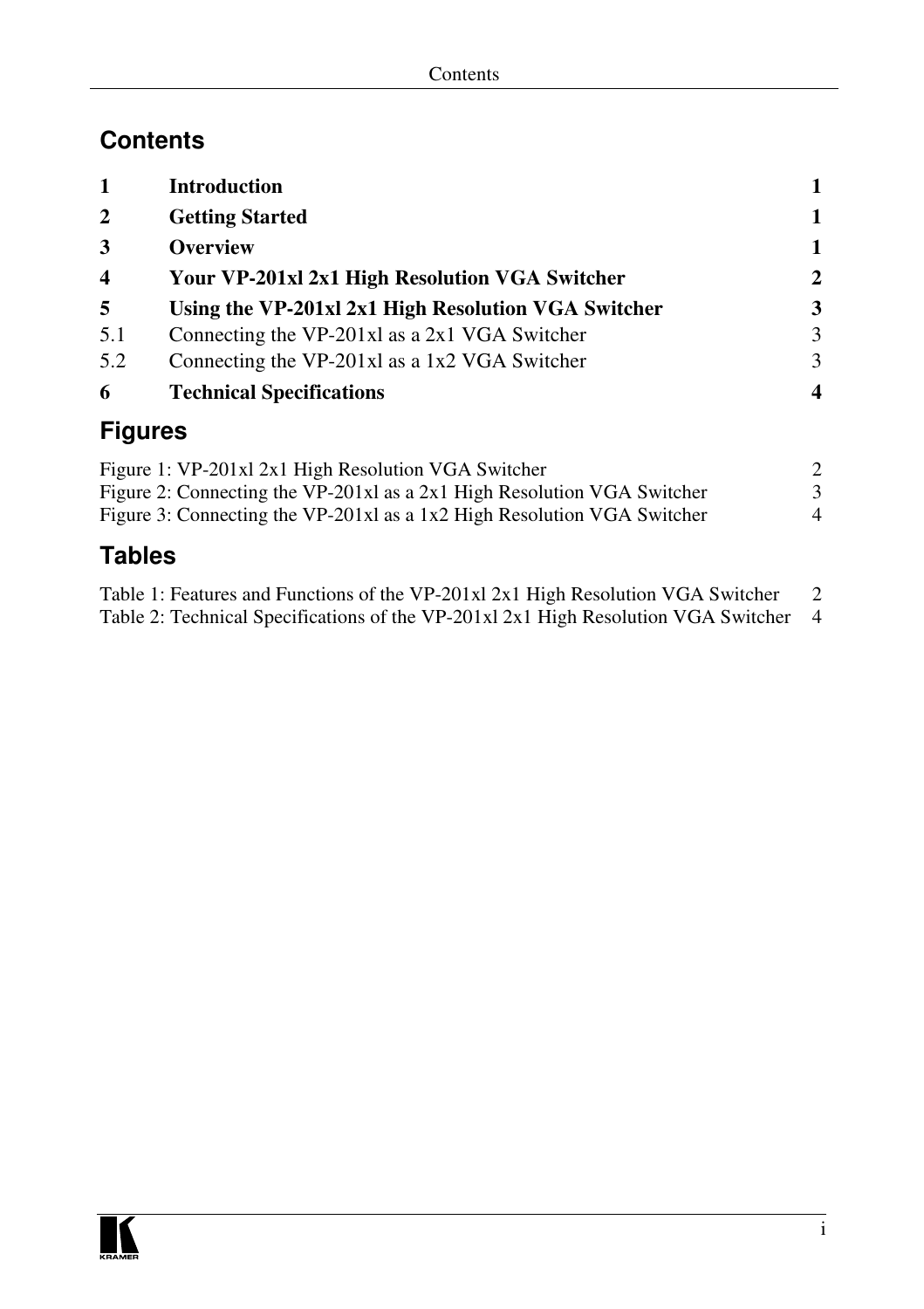### **1 Introduction**

Dedication by Kramer Electronics since 1981, to the development and manufacture of high quality video/audio equipment, makes the Kramer line an integral part of the finest production and presentation facilities in the world. In recent years, Kramer has redesigned and upgraded most of the line, making the best even better! The Kramer line of professional video/audio electronics is one of the most versatile and complete available, and is a true leader in terms of quality, workmanship, price/performance ratio and innovation. In addition to our high quality switchers and matrices, we also offer excellent distribution amplifiers, remote controllers, presentation processors, interfaces and computer-related products.

Congratulations on purchasing your Kramer TOOLS **VP-201xl** *2x1 High Resolution VGA Switcher*. The **VP-201xl** is ideal for:

- Any presentation system requiring simple two-way VGA switching
- Schools, churches

The package includes the following items:

- **VP-201xl** *2x1 High Resolution VGA Switcher*
- $\bullet$  This user manual<sup>1</sup> and the Kramer concise product catalog/CD

### **2 Getting Started**

We recommend that you:

- Unpack the equipment carefully and save the original box and packaging materials for possible future shipment
	- Review the contents of this user manual
	- Use Kramer high performance high resolution cables<sup>2</sup>

### **3 Overview**

The high quality Kramer **VP-201xl** is a 2x1 mechanical switcher designed for VGA/XGA/UXGA signals, using high-density 15 pin HD connectors.

In addition, the **VP-201xl**:

Is a new ergonomically redesigned version of the Kramer **VP-201**, using

<sup>2</sup> The complete list of Kramer cables is on our Web site at http://www.kramerelectronics.com (click "Cables and Connectors" in the Products section)



<sup>1</sup> Download up-to-date Kramer user manuals from the Internet at this URL: http://www.kramerelectronics.com/manuals.html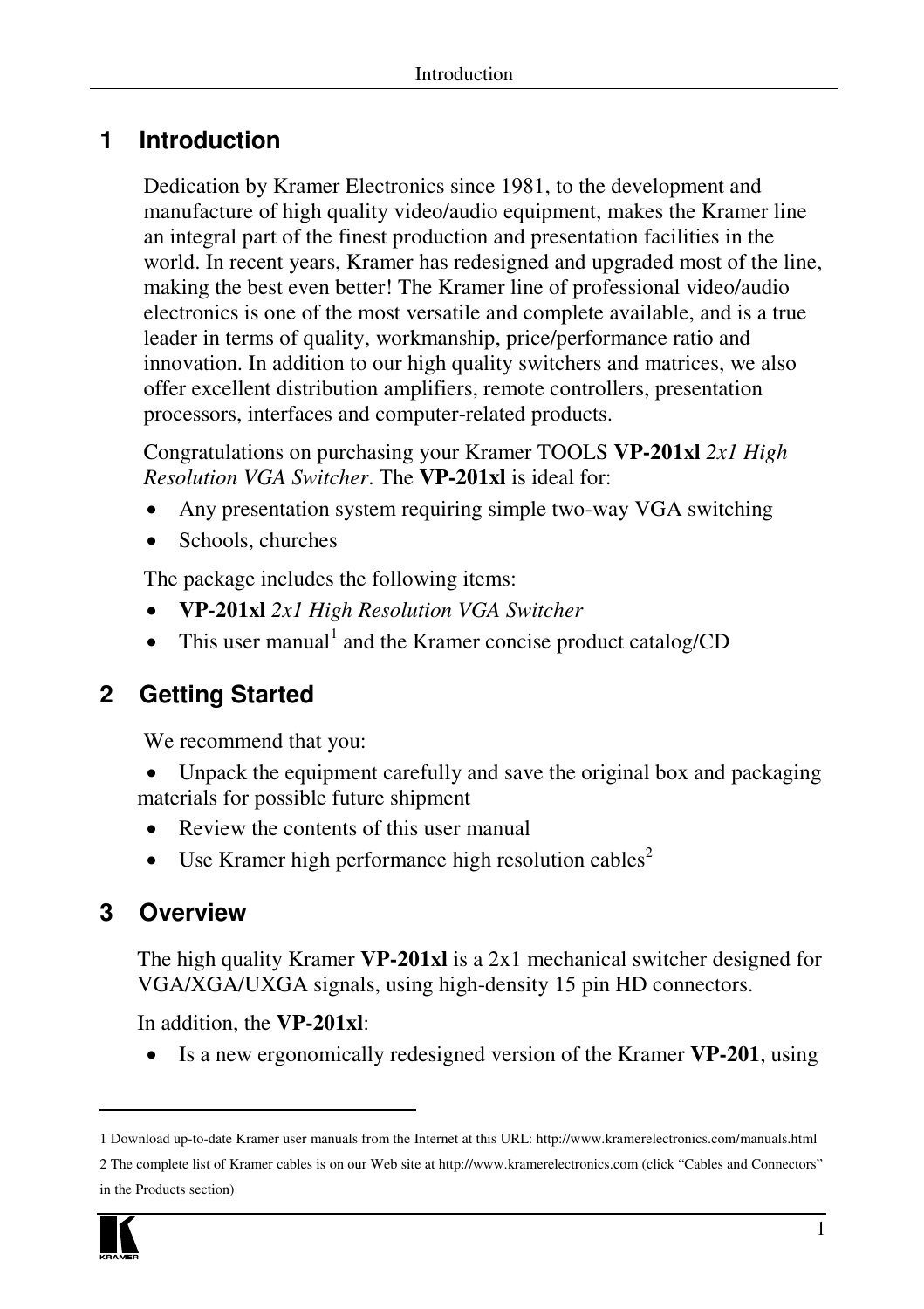a strip line designed PCB, together with high quality switching components and careful circuit design, that ensure very high bandwidth exceeding 1300 MHz (1.3GHz!) and minimal crosstalk

 Accepts 2 inputs and lets you select either input using a switch located on the front panel

 With its passive design, eliminates the need for a power supply, and makes it possible to operate "backwards" (as a 1x2 switcher), by taking a single input and toggling between two displays

Achieving the best performance means:

• Connecting only good quality connection cables, thus avoiding interference, deterioration in signal quality due to poor matching, and elevated noise levels (often associated with low quality cables)

 Avoiding interference from neighboring electrical appliances that may adversely influence signal quality and positioning your Kramer **VP-201xl** in a location free from moisture and away from excessive sunlight and dust

### **4 Your VP-201xl 2x1 High Resolution VGA Switcher**



Figure 1 and Table 1 define the **VP-201xl**:

*Figure 1: VP-201xl 2x1 High Resolution VGA Switcher*

*Table 1: Features and Functions of the VP-201xl 2x1 High Resolution VGA Switcher*

|   | Feature                         | <b>Function</b>                                                  |
|---|---------------------------------|------------------------------------------------------------------|
|   | INPUT 1 / OUT 1 HD15F Connector | Connects to the video source 1 or to the video acceptor 1        |
| 2 | OUTPUT / INPUT HD15F Connector  | Connects to the video acceptor or to the video source            |
| 3 | INPUT 2 / OUT 2 HD15F Connector | Connects to the video source 2 or to the video acceptor 2        |
|   | SELECT Switch                   | Push in to select input 2/out 2; release to select input 1/out 1 |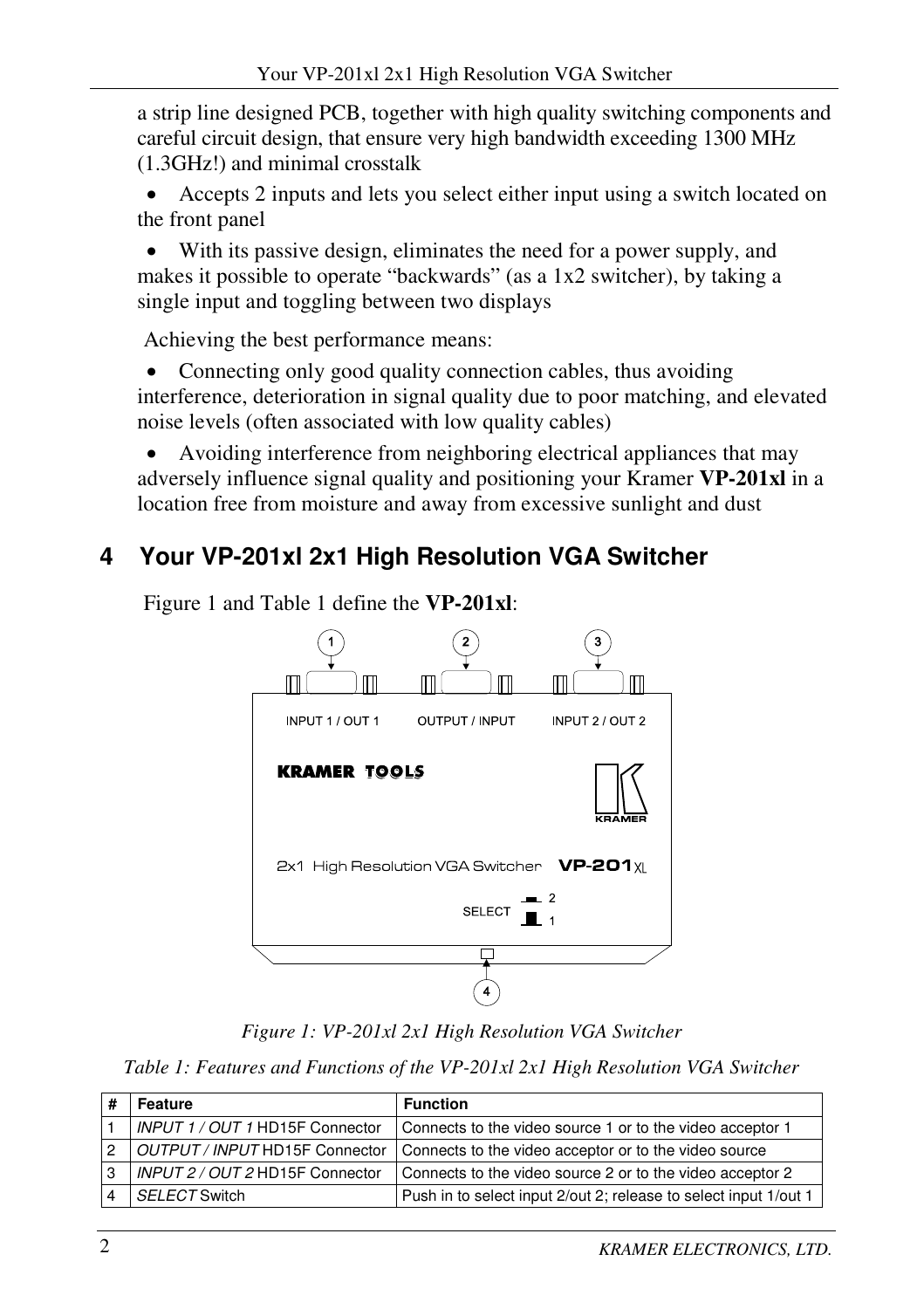### **5 Using the VP-201xl 2x1 High Resolution VGA Switcher**

Since the unit is passive, you can connect your **VP-201xl** as a 2x1 VGA switcher (see section 5.1) or as a 1x2 VGA switcher (see section 5.2).

#### **5.1 Connecting the VP-201xl as a 2x1 VGA Switcher**

To use your **VP-201xl** as a 2x1 VGA switcher, connect the 2 VGA INPUTS, as the example in Figure 2 illustrates:

- 1. Connect up to 2 VGA sources to the INPUT HD15F connectors, as follows:
	- A VGA source (for example, a PC "Source 1") to INPUT 1/OUT 1
	- A VGA source (for example, a PC "Source 2") to INPUT 2 / OUT 2
- 2. Connect the HD15F OUTPUT / INPUT connector to the VGA acceptor (for example, a monitor).
- 3. Push in the *SELECT* switch to route input 2, or release it to route input 1.



*Figure 2: Connecting the VP-201xl as a 2x1 High Resolution VGA Switcher*

### **5.2 Connecting the VP-201xl as a 1x2 VGA Switcher**

To use your **VP-201xl** as a 1x2 VGA switcher 1 , as the example in Figure 3 illustrates, connect as follows:

1. Connect the VGA source (for example, a PC) to the HD15F OUTPUT / INPUT connector.

<sup>1</sup> Due to its passive signal path, the VP-201xl can also operate in the opposite direction

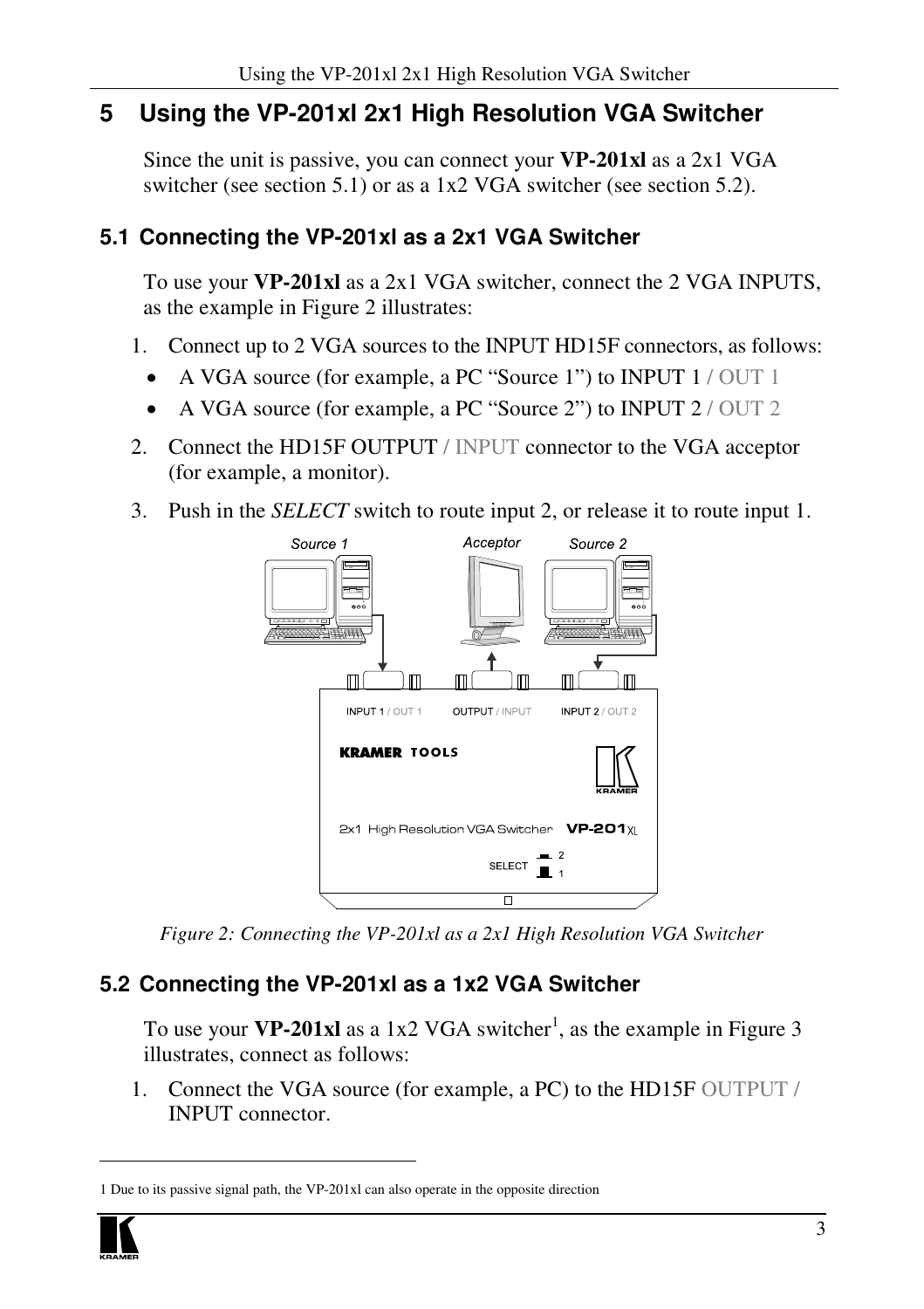- 2. Connect the OUTPUT HD15F connectors to up to 2 VGA acceptors, as follows:
	- INPUT 1 / OUT 1 to an acceptor (for example, a monitor "Acceptor 1")
	- INPUT 2 / OUT 2 to an acceptor (for example, a monitor "Acceptor 2")
- 3. Push in the *SELECT* switch to route the source signal to Acceptor 2 (at input 2), or release it to route the source signal to Acceptor 1 (at input 1).



*Figure 3: Connecting the VP-201xl as a 1x2 High Resolution VGA Switcher*

### **6 Technical Specifications**

Table 2 includes the technical specifications:

*Table 2: Technical Specifications* 1 *of the VP-201xl 2x1 High Resolution VGA Switcher*

| 2 analog red, green, blue signals - 0.7 $Vpp/75\Omega$ , H & V sync, TTL level, on<br>HD15F connectors    |
|-----------------------------------------------------------------------------------------------------------|
| 1 analog red, green, blue signals - 0.7 $Vpp/75\Omega$ , H & V syncs, TTL level, on an<br>HD15F connector |
| BANDWIDTH (-3dB):<br>>1300 MHz                                                                            |
| 12 cm x 7.5 cm x 2.5 cm (4.7" x 2.95" x 0.98") W, D, H                                                    |
| 0.26 kg. (0.58 lbs.) approx.                                                                              |
| Mounting bracket                                                                                          |
|                                                                                                           |

<sup>1</sup> Specifications are subject to change without notice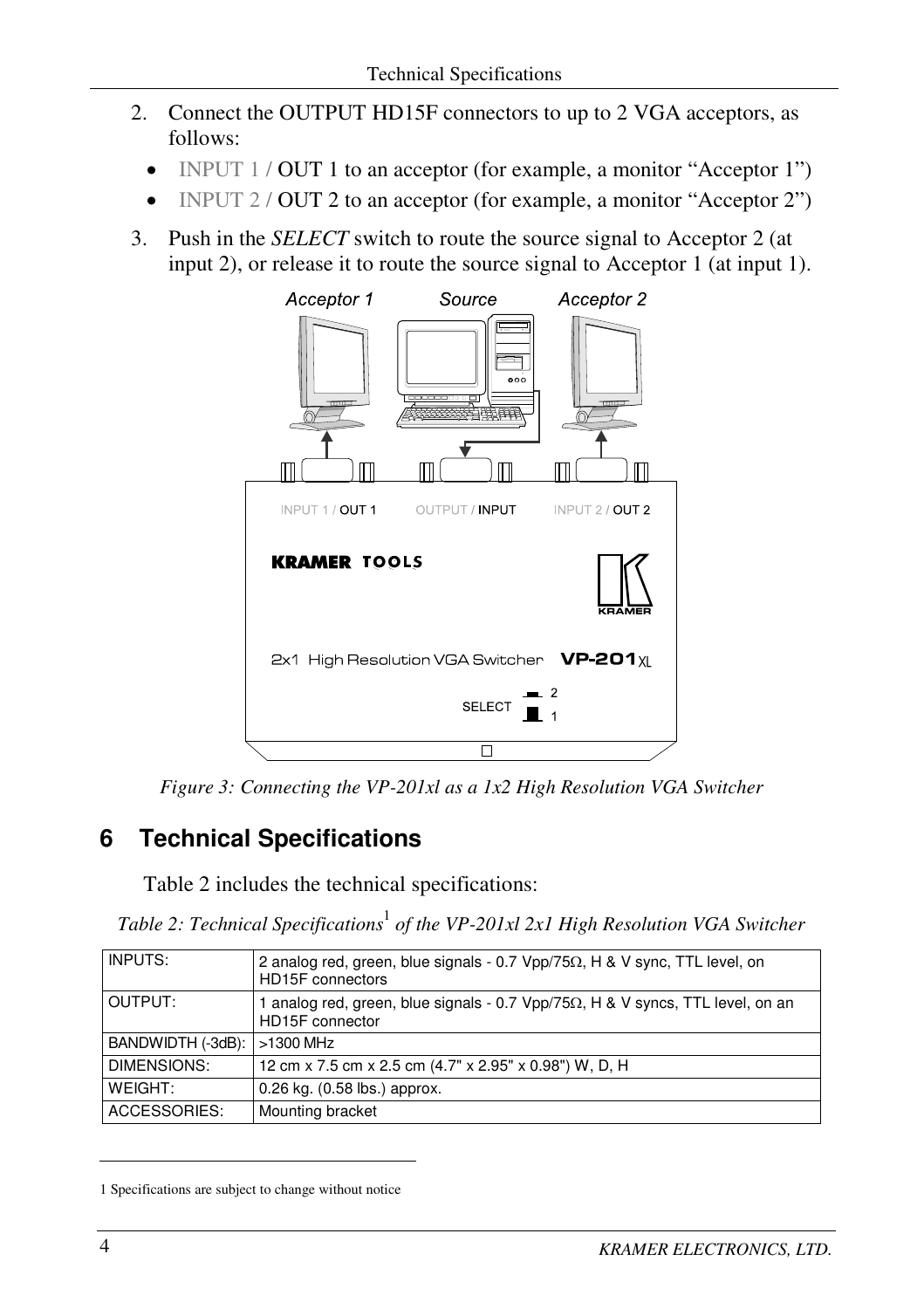#### **LIMITED WARRANTY**

Kramer Electronics (hereafter *Kramer*) warrants this product free from defects in material and workmanship under the following terms.

#### **HOW LONG IS THE WARRANTY**

Labor and parts are warranted for three years from the date of the first customer purchase.

#### **WHO IS PROTECTED?**

Only the first purchase customer may enforce this warranty.

#### **WHAT IS COVERED AND WHAT IS NOT COVERED**

Except as below, this warranty covers all defects in material or workmanship in this product. The following are not covered by the warranty:

- 1. Any product which is not distributed by Kramer, or which is not purchased from an authorized Kramer dealer. If you are uncertain as to whether a dealer is authorized, please contact Kramer at one of the agents listed in the web site www.kramerelectronics.com.
- 2. Any product, on which the serial number has been defaced, modified or removed.
- 3. Damage, deterioration or malfunction resulting from:
	- i) Accident, misuse, abuse, neglect, fire, water, lightning or other acts of nature
	- ii) Product modification, or failure to follow instructions supplied with the product
	- iii) Repair or attempted repair by anyone not authorized by  $\hat{K}$ ramer<br>iv) Any shipment of the product (claims must be presented to the co
	- Any shipment of the product (claims must be presented to the carrier)
	- v) Removal or installation of the product
	- vi) Any other cause, which does not relate to a product defect
	- vii) Cartons, equipment enclosures, cables or accessories used in conjunction with the product

#### **WHAT WE WILL PAY FOR AND WHAT WE WILL NOT PAY FOR**

We will pay labor and material expenses for covered items. We will not pay for the following:

- 1. Removal or installations charges.
- 2. Costs of initial technical adjustments (set-up), including adjustment of user controls or programming. These costs are the responsibility of the Kramer dealer from whom the product was purchased.
- 3. Shipping charges.

#### **HOW YOU CAN GET WARRANTY SERVICE**

- 1. To obtain service on you product, you must take or ship it prepaid to any authorized Kramer service center.
- 2. Whenever warranty service is required, the original dated invoice (or a copy) must be presented as proof of warranty coverage, and should be included in any shipment of the product. Please also include in any mailing a contact name, company, address, and a description of the problem(s).
- 3. For the name of the nearest Kramer authorized service center, consult your authorized dealer.

#### **LIMITATION OF IMPLIED WARRANTIES**

All implied warranties, including warranties of merchantability and fitness for a particular purpose, are limited in duration to the length of this warranty.

#### **EXCLUSION OF DAMAGES**

The liability of Kramer for any effective products is limited to the repair or replacement of the product at our option. Kramer shall not be liable for:

- 1. Damage to other property caused by defects in this product, damages based upon inconvenience, loss of use of the product, loss of time, commercial loss; or:
- 2. Any other damages, whether incidental, consequential or otherwise. Some countries may not allow limitations on how long an implied warranty lasts and/or do not allow the exclusion or limitation of incidental or consequential damages, so the above limitations and exclusions may not apply to you.

This warranty gives you specific legal rights, and you may also have other rights, which vary from place to place. **NOTE**: All products returned to Kramer for service must have prior approval. This may be obtained from your dealer.

This equipment has been tested to determine compliance with the requirements of:

| EN-50081: | "Electromagnetic compatibility (EMC);                            |
|-----------|------------------------------------------------------------------|
|           | generic emission standard.                                       |
|           | Part 1: Residential, commercial and light industry"              |
| EN-50082: | "Electromagnetic compatibility (EMC) generic immunity standard.  |
|           | Part 1: Residential, commercial and light industry environment". |
| CFR-47:   | FCC Rules and Regulations:                                       |
|           | Part 15: "Radio frequency devices                                |
|           | Subpart B - Unintentional radiators"                             |

#### **CAUTION!**

- Servicing the machines can only be done by an authorized Kramer technician. Any user who makes changes or modifications to the unit without the expressed approval of the manufacturer will void user authority to operate the equipment.
- $\boxtimes$  Use the supplied DC power supply to feed power to the machine.
- $\triangleright$  Please use recommended interconnection cables to connect the machine to other components.